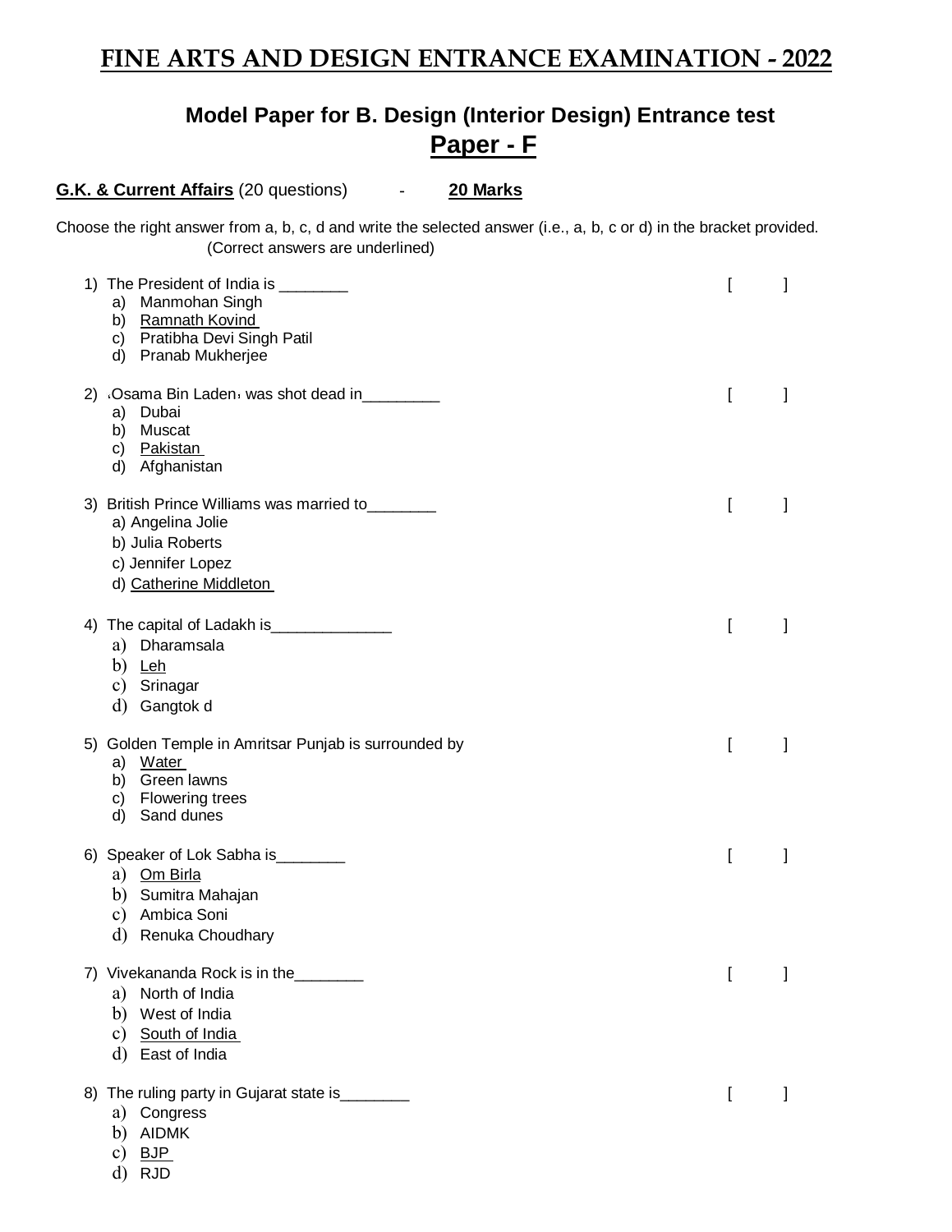9) Sericulture is a study of the contract of the series of the series of the series of the series of the series of the series of the series of the series of the series of the series of the series of the series of the serie

- a) Plants
- b) Sea
- c) Silkworms
- d) Fish

10) The name of the State Emporium of Handicrafts and Handlooms of Andhra Pradesh is

 $\lceil$   $\lceil$ 

- a) Mriganayani
- b) Cauvery
- c) Kairali
- d) Lepakshi

11) The Volcano eruption in ice land caused smoke in the skies and interrupted mainly  $\lceil$   $\rceil$ 

- a) Sea traffic
- b) Air traffic
- c) Road traffic
- d) People

12) The most famous food item during Ramzan month in Hyderabad is [ ]

- a) Biryani
- b) Khurbani ka meetha
- c) Haleem
- d) Mirchi ka salan

13) The twin cities of Hyderabad and Secunderabad are connected by [ ]

- a) Himayathsagar lake
- b) Hussainsagar lake
- c) Osmansagar lake
- d) Gandipet lake

### 14) Rabindranath Tagore won the Nobel Prize for his collection of poems called

 $\lceil$   $\lceil$ 

- a) Shraddhanjali
- b) Gitanjali
- c) Swarnanjali
- d) Divyanjali

### 15) The Chief Minister of Tamil Nadu is **Example 20** and the Chief Minister of Tamil Nadu is **a matter of Tamil Nadu**

- a) Mamatha Banerjee
- b) Jayalalitha
- c) M. K. Stalin
- d) Edappadi K. Palaniswami
- 16) The intersecting lines on the globes and maps are [ ]
	- a) Latitudes
	- b) Longitudes
	- c) Geographic grids
	- d) None of the above

### 17) Myopia is associated with  $\begin{bmatrix} 1 \end{bmatrix}$

- a) Nose
- b) Eyes
- c) Throat
- d) Ears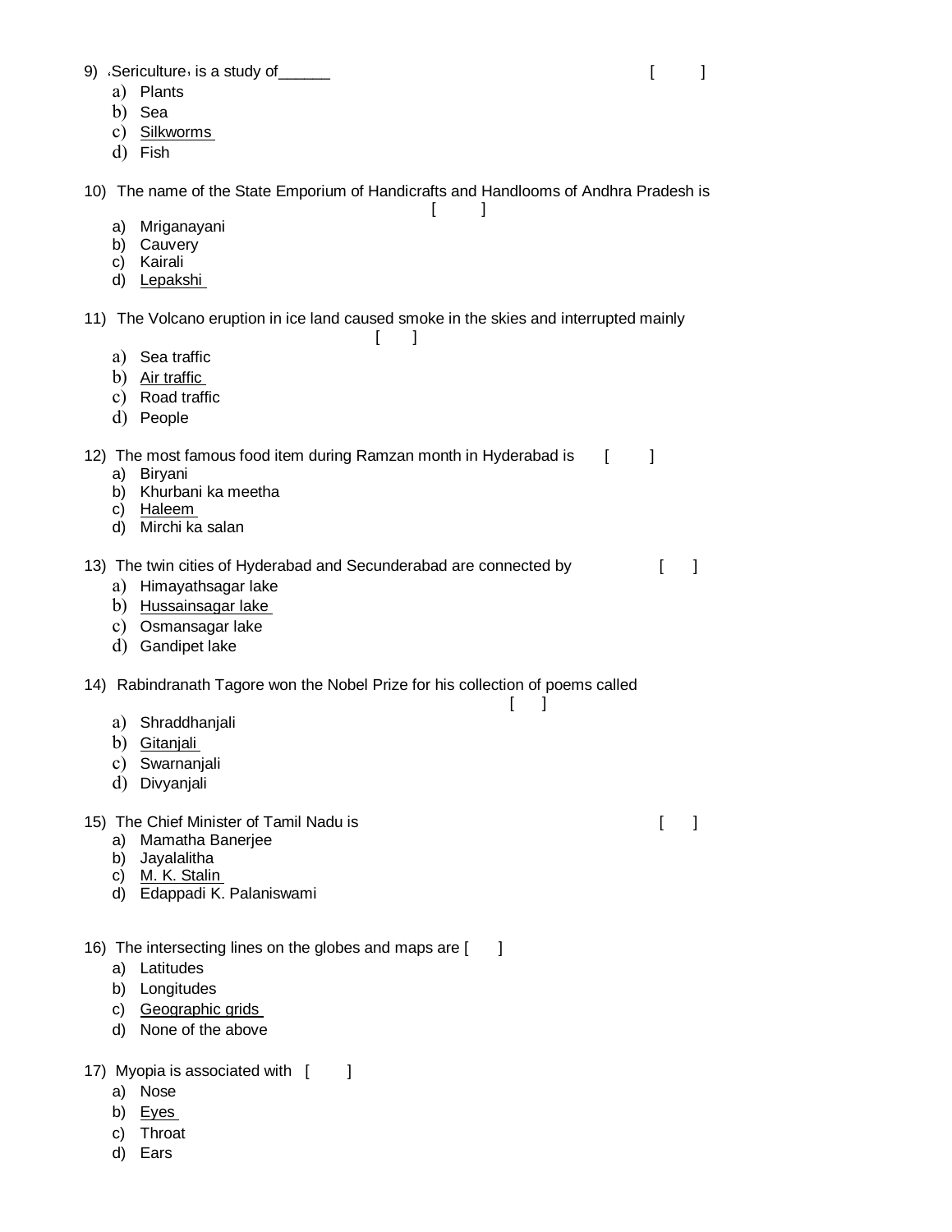18) The system of competitive examination for civil services was accepted in principle in the year  $[-]$ 

- a)1833
- b)1853
- c) 1947
- d) 1950

19) Brass gets discoloured in air because of the presence of which gas in the air ?  $\lceil \quad \rceil$ 

- a) Oxygen
- b) <u>Hydrogen sulphide</u>
- c) Carbon-di-oxide
- d) Nitrogen
- 20) A pencil point is made out of [ ]
	- a) Graphite
	- b) Charcoal
	- c) Silicon
	- d) Lead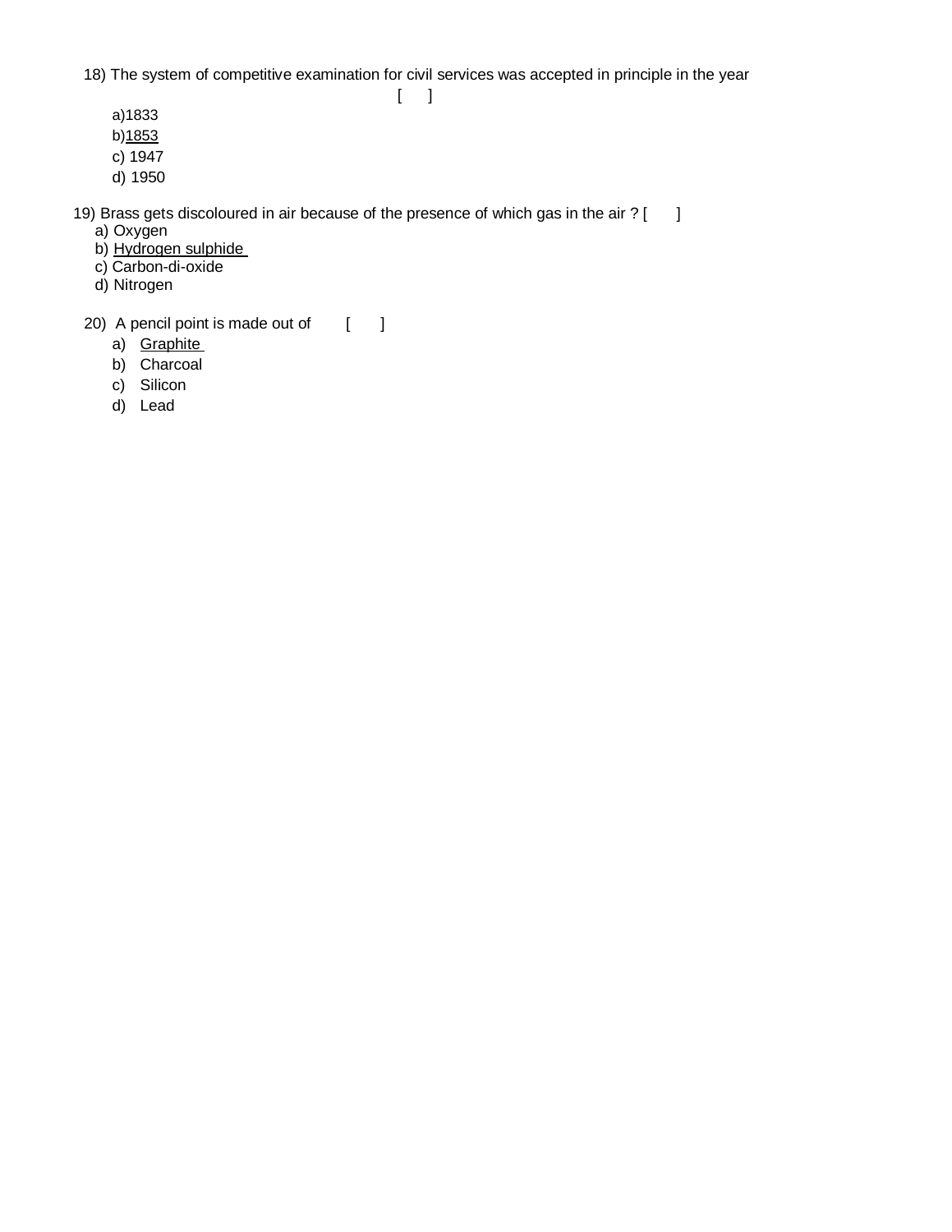# **Model Paper for B Design (Interior Design) Entrance test**

**GENERAL ART (20 questions) 20 marks**

### **Multiple Choice**

**Choose the right answer from a, b, c, d and write the selected answer (i.e., a, b, c, d in the bracket provided** 

1) Which Renaissance artist painted one of the world's most famous painting, Monalisa?  $\begin{bmatrix} 1 & 1 \end{bmatrix}$ a) Raphael b) Michelangelo c) Botticelli d) Leonardo da Vinci 2) Ajanta and Ellora caves are located in which state [  $\vert$ a) West Bengal b) Karnataka c) Maharashtra d) Gujarat 3) Pyramids were constructed by Egyptian Kings for the purpose of a) As victory monuments and the set of the set of the set of the set of the set of the set of the set of the set of the set of the set of the set of the set of the set of the set of the set of the set of the set of the set b) Burying the dead royal family members c) Creating Art awareness for Egyptian people d) Performing wedding ceremonies 4) Cave Paintings were done during  $[$ a) Modern Times b) B.C c) A.D d) Pre Historic Times 5) Hampi Vijaynagar 5 is famous for  $\begin{bmatrix} 1 & 1 \end{bmatrix}$ a) Murals b) Sculptures c) Gardens d) Industries 6) Which Indian artist has recently taken the citizenship of Qatar in the Middle East [ ] a) Ramkumar b) Satish Gujral c) M.F.Hussain d) Akbar Padamsee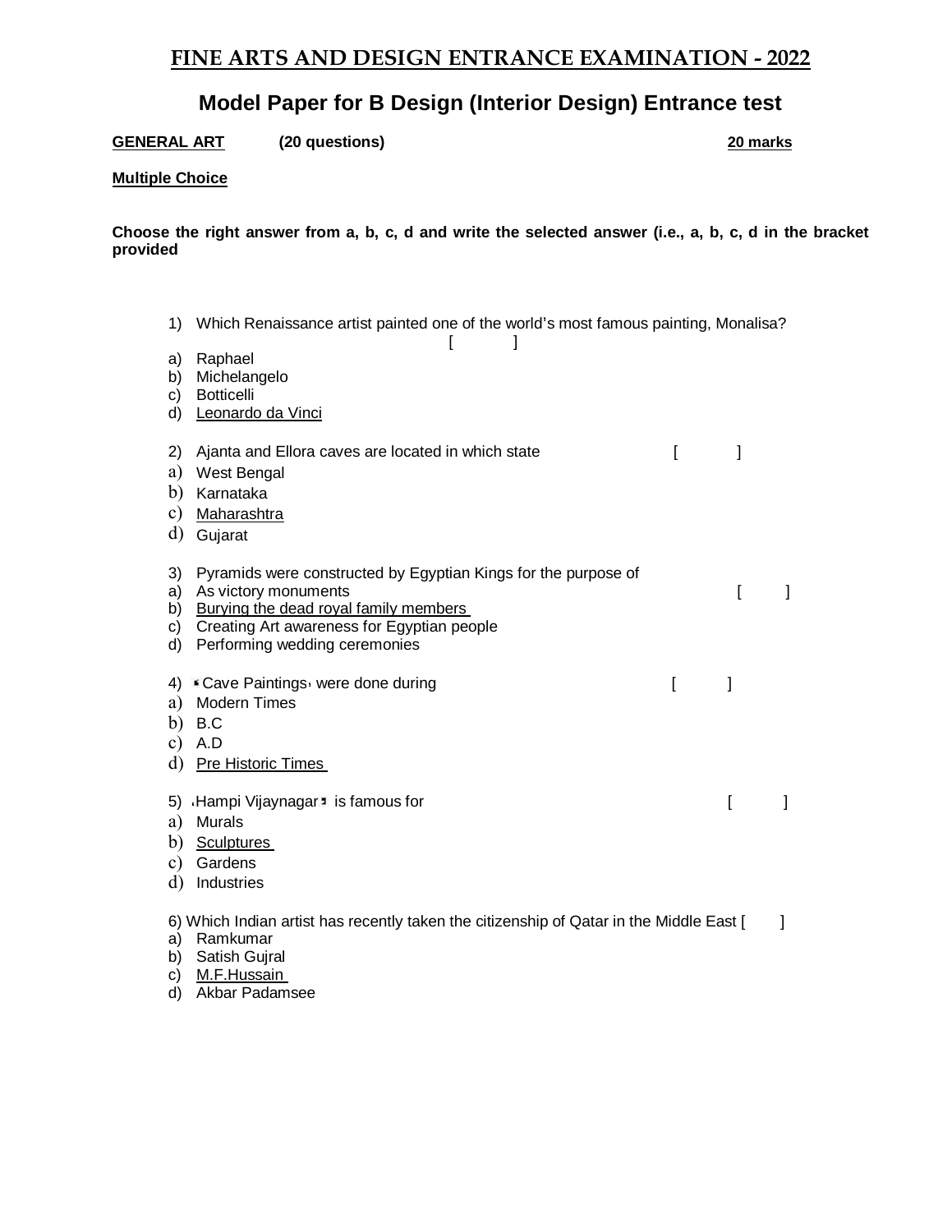|                      | 7) Posters: are used for<br>a) Just like that<br>b) Publicity Purpose/Information to all in General<br>c) For religious purpose<br>d) Marriage purpose                |   | ſ | 1 |
|----------------------|-----------------------------------------------------------------------------------------------------------------------------------------------------------------------|---|---|---|
|                      | 8) Raja Ravi Varma was a well known<br>a) Sculptor<br>b) Theatre personality<br>c) Writer<br>d) Painter                                                               |   |   |   |
|                      | 9) Colour wheel has how many primary colours?<br>$\mathbf{I}$<br>1<br>a) Four colours<br>b) Two colours<br>c) Three colours<br>d) Five colours                        |   |   |   |
| a)                   | 10) The colours (dyes) used in Kalamkari paintings and block prints are made from<br>Chemical dyes<br>b) Polyester<br>c) Fruits<br>d) <u>Vegetable &amp; minerals</u> | l | 1 |   |
|                      | 11) Kondapalli toys Handicrafts industry is located in<br>ſ<br>a) Warangal district<br>b) Adilabad district<br>c) Kurnool district<br>d) Krishna district             | 1 |   |   |
| d)                   | 12) Taj Mahal was built in the memory of<br>a) Rukhsana Begum<br>b) Noorjehan<br>c) Anarkali<br>Mumtaz                                                                | ſ | I |   |
| a)<br>b)<br>c)       | 13) Thousand Pillar Temple is situated in<br>Siddipet<br>Anantapur<br><b>Warangal</b><br>d) Vishakhapatnam                                                            | ſ | I |   |
| a)<br>b)<br>C)<br>d) | 14) Borra caves are located near<br>Visakhapatnam<br>Tirupati<br>Vijayawada<br>Hyderabad                                                                              | ſ |   |   |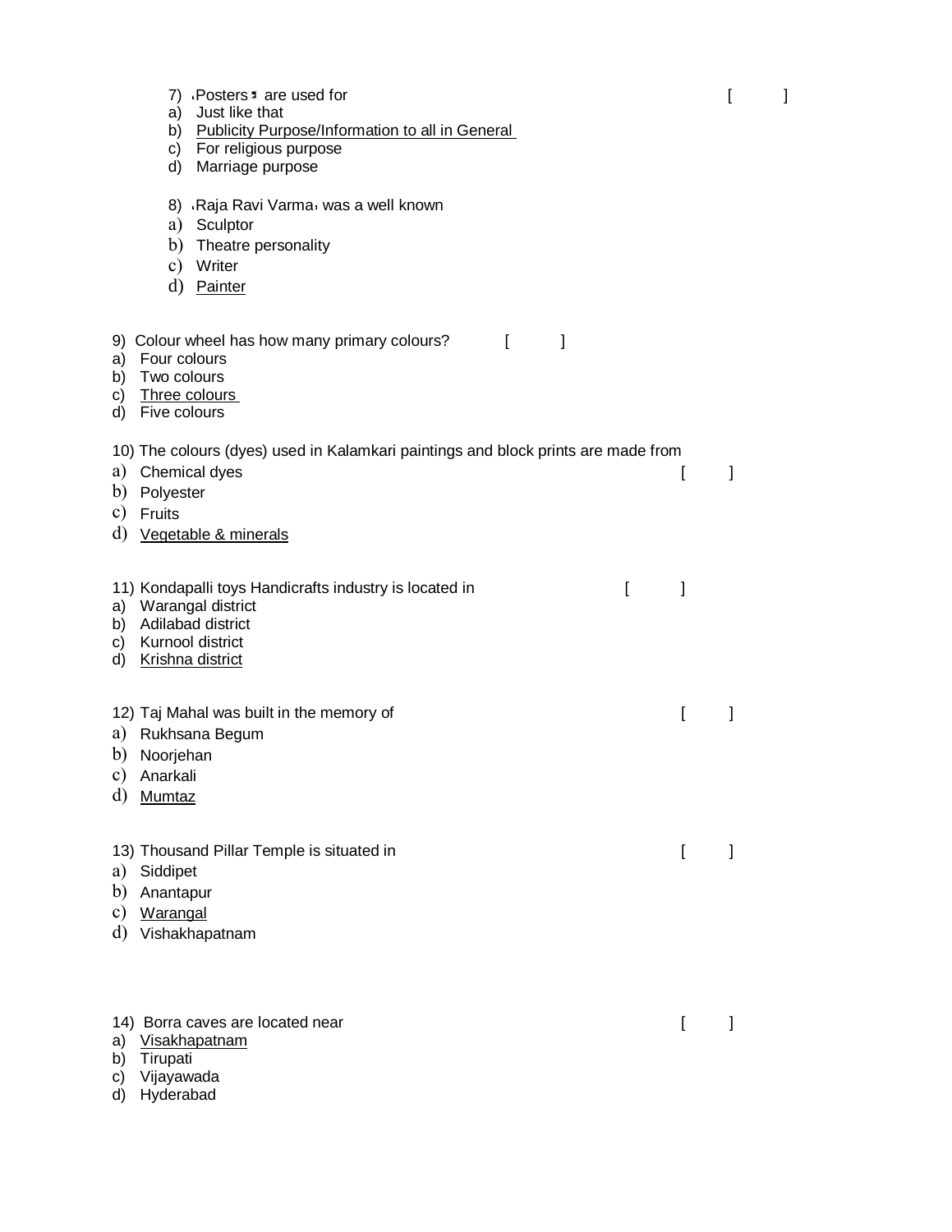| 15) Calligraphy means<br>Kind of dance form<br>a)<br><b>Beautiful handwriting</b><br>b)<br>To cook a special dish<br>C)<br>Pretty design<br>d)   |   | ſ | 1 |
|--------------------------------------------------------------------------------------------------------------------------------------------------|---|---|---|
| 16) The themes of Ajanta paintings were based on<br>Hindu religion<br>a)<br><b>Buddhism</b><br>b)<br>Christianity<br>c)<br>d)<br>Sikhism         |   | ſ |   |
| 17) Sistine Chapel ceiling paintings were painted by<br>Raphael<br>a)<br>Michelangelo<br>b)<br>Caravaggio<br>c)<br>d)<br>David                   | ſ | l |   |
| 18) Miniature painting in India was patronized by<br>Kings and noble men<br>a)<br>Merchants<br>b)<br><b>Traders</b><br>c)<br>d)<br>Commoners     | ſ | 1 |   |
| 19) Folk Arts are the art forms of<br>a) Urban people<br>Rural (Village) people<br>b)<br><b>Tribals</b><br>c)<br><b>Traditional people</b><br>d) |   | ſ |   |
| 20) $\star$ Art $\overline{\phantom{a}}$ is a form of<br>a)<br>Dance<br>Theatre<br>b)<br>Music<br>c)<br>d)<br>Self expression                    |   | ſ |   |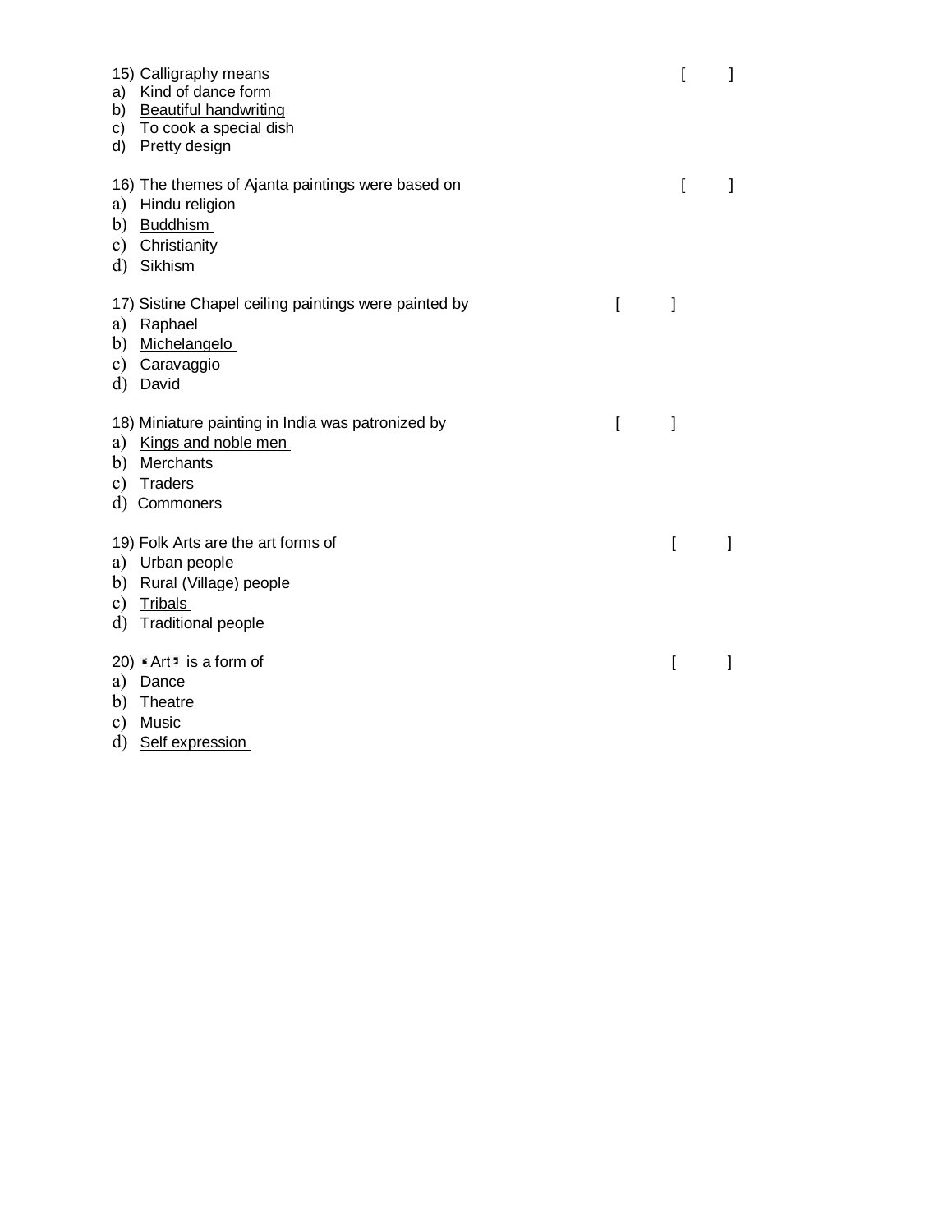# **Model Paper for B Design (Interior Design) Entrance test**

# **COMMUNICATION SKILLS**

### **Total marks: 50**

**PART A (5x3 = 15)**

QA1. In what ways is the use of a bicycle more advantageous than that of a motor cycle?

a) \_\_\_\_\_\_\_\_\_\_\_\_\_\_\_\_\_\_\_\_\_\_\_\_\_\_\_\_\_\_\_\_\_\_\_\_\_\_\_\_\_\_\_\_\_\_\_\_\_\_\_\_\_\_\_\_\_\_\_\_\_\_\_\_\_\_\_\_\_\_\_\_\_\_\_\_\_\_\_\_\_\_\_\_\_\_\_\_\_\_ b) \_\_\_\_\_\_\_\_\_\_\_\_\_\_\_\_\_\_\_\_\_\_\_\_\_\_\_\_\_\_\_\_\_\_\_\_\_\_\_\_\_\_\_\_\_\_\_\_\_\_\_\_\_\_\_\_\_\_\_\_\_\_\_\_\_\_\_\_\_\_\_\_\_\_\_\_\_\_\_\_\_\_\_\_\_\_\_\_\_\_  $c)$ 

QA2. Expand the following acronyms:

- a) CPU
- b) CRPF\_\_\_\_\_\_\_\_\_\_\_\_\_\_\_\_\_\_\_\_\_\_\_\_\_\_\_\_\_\_\_\_\_\_\_\_\_\_\_\_\_\_\_\_\_\_\_\_
- c) NGO
- d) AFMC

QA3. Which of the following would you do in order to lower your carbon foot print? Give reasons in a couple of sentences.

a. Travel by bus, b. buy frozen foods, c. use air conditioners, d. eat fresh food

QA4. Compare the benefits of YOGA and GYM on your physic.

a) \_\_\_\_\_\_\_\_\_\_\_\_\_\_\_\_\_\_\_\_\_\_\_\_\_\_\_\_\_\_\_\_\_\_\_\_\_\_\_\_\_\_\_\_\_\_\_\_\_\_\_\_\_\_\_\_\_\_\_\_\_\_\_\_\_\_\_\_\_\_\_\_\_\_\_\_\_\_\_\_\_\_\_\_\_\_\_\_\_\_ b) \_\_\_\_\_\_\_\_\_\_\_\_\_\_\_\_\_\_\_\_\_\_\_\_\_\_\_\_\_\_\_\_\_\_\_\_\_\_\_\_\_\_\_\_\_\_\_\_\_\_\_\_\_\_\_\_\_\_\_\_\_\_\_\_\_\_\_\_\_\_\_\_\_\_\_\_\_\_\_\_\_\_\_\_\_\_\_\_\_\_  $\mathbf{c})$ 

QA5. Which of the following expresses Mahatma<sup>3</sup>s teaching for self reliance? Give reasons in a sentence.

|  | a. Vegetarianism, b) non-violence, c) fasting, d) khadi |  |
|--|---------------------------------------------------------|--|
|  |                                                         |  |

 $\_$  ,  $\_$  ,  $\_$  ,  $\_$  ,  $\_$  ,  $\_$  ,  $\_$  ,  $\_$  ,  $\_$  ,  $\_$  ,  $\_$  ,  $\_$  ,  $\_$  ,  $\_$  ,  $\_$  ,  $\_$  ,  $\_$  ,  $\_$  ,  $\_$  ,  $\_$  ,  $\_$  ,  $\_$  ,  $\_$  ,  $\_$  ,  $\_$  ,  $\_$  ,  $\_$  ,  $\_$  ,  $\_$  ,  $\_$  ,  $\_$  ,  $\_$  ,  $\_$  ,  $\_$  ,  $\_$  ,  $\_$  ,  $\_$  ,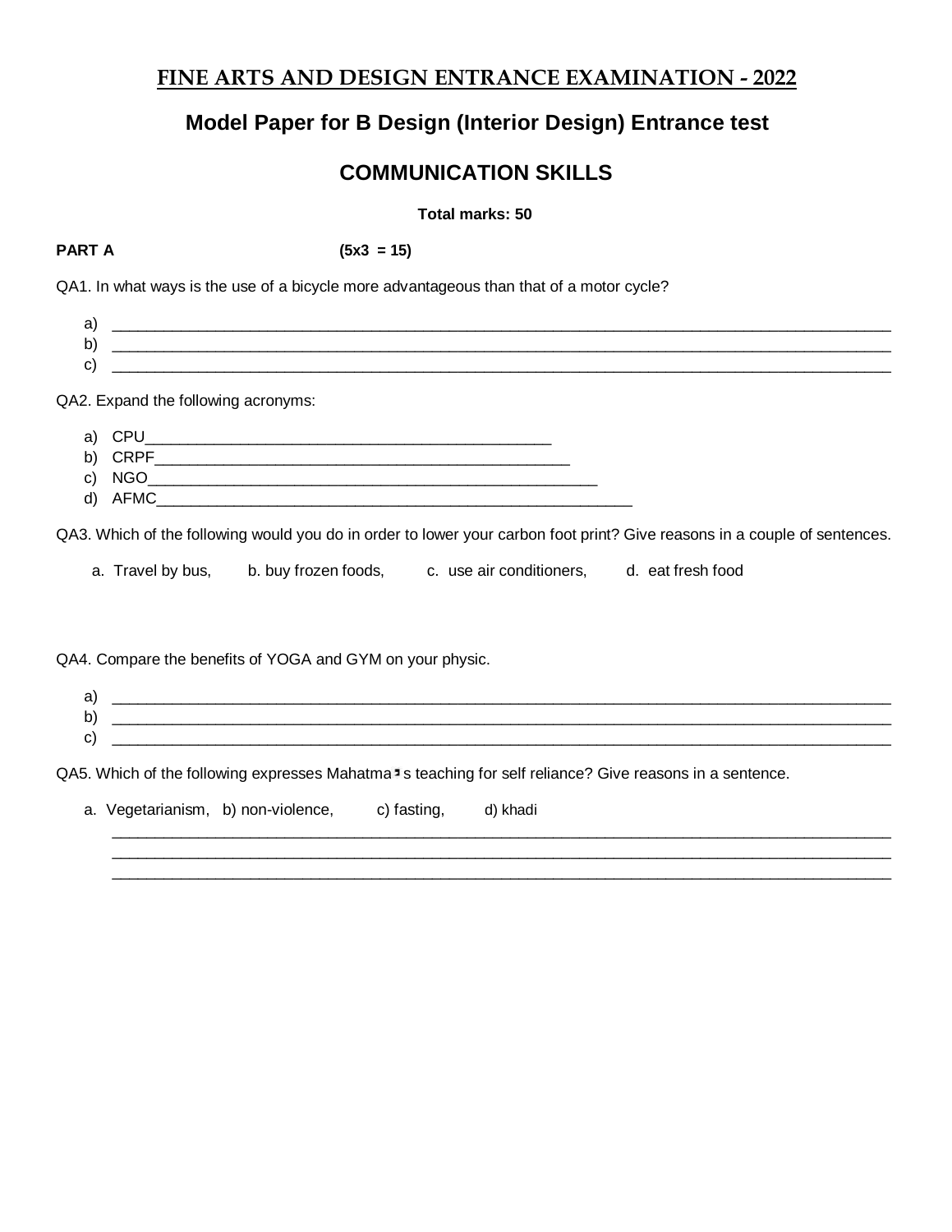### $(2x5 = 10)$ **PART B**

QB1 Use any four words from the following and create a one sentence story:

- a) School, afraid, teacher, difficult, tomorrow, candle, pen
- b) Ice-cream, car, water, child, parents, hurry, dance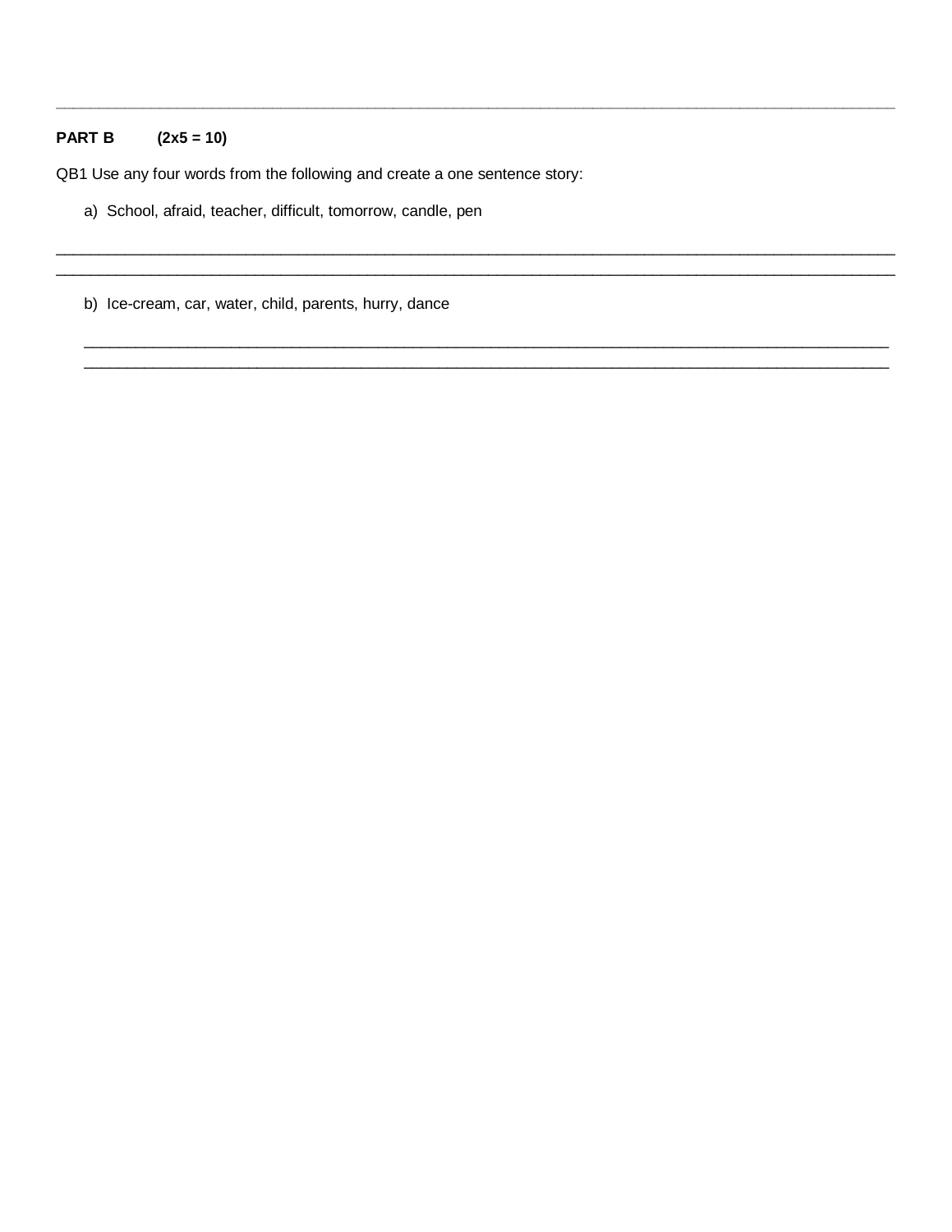Q. Describe the scene of the following painting. Write your interpretations about it giving names to the characters. Relate the scene to the present situation.

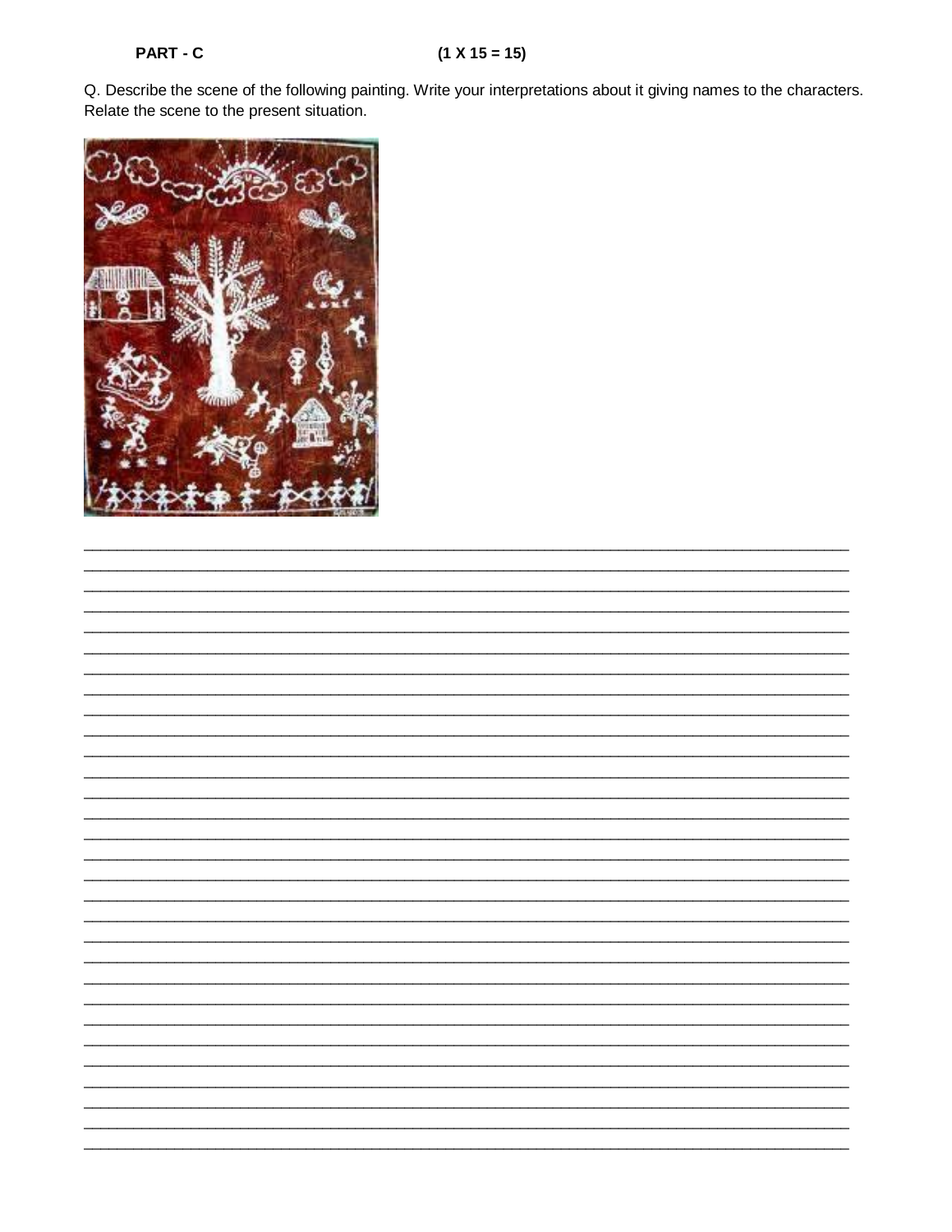# **Part D (5 x 2 = 10)**

Write in one sentence in a bubble what each of the characters is thinking:

a)



b)



c)



d)



e)

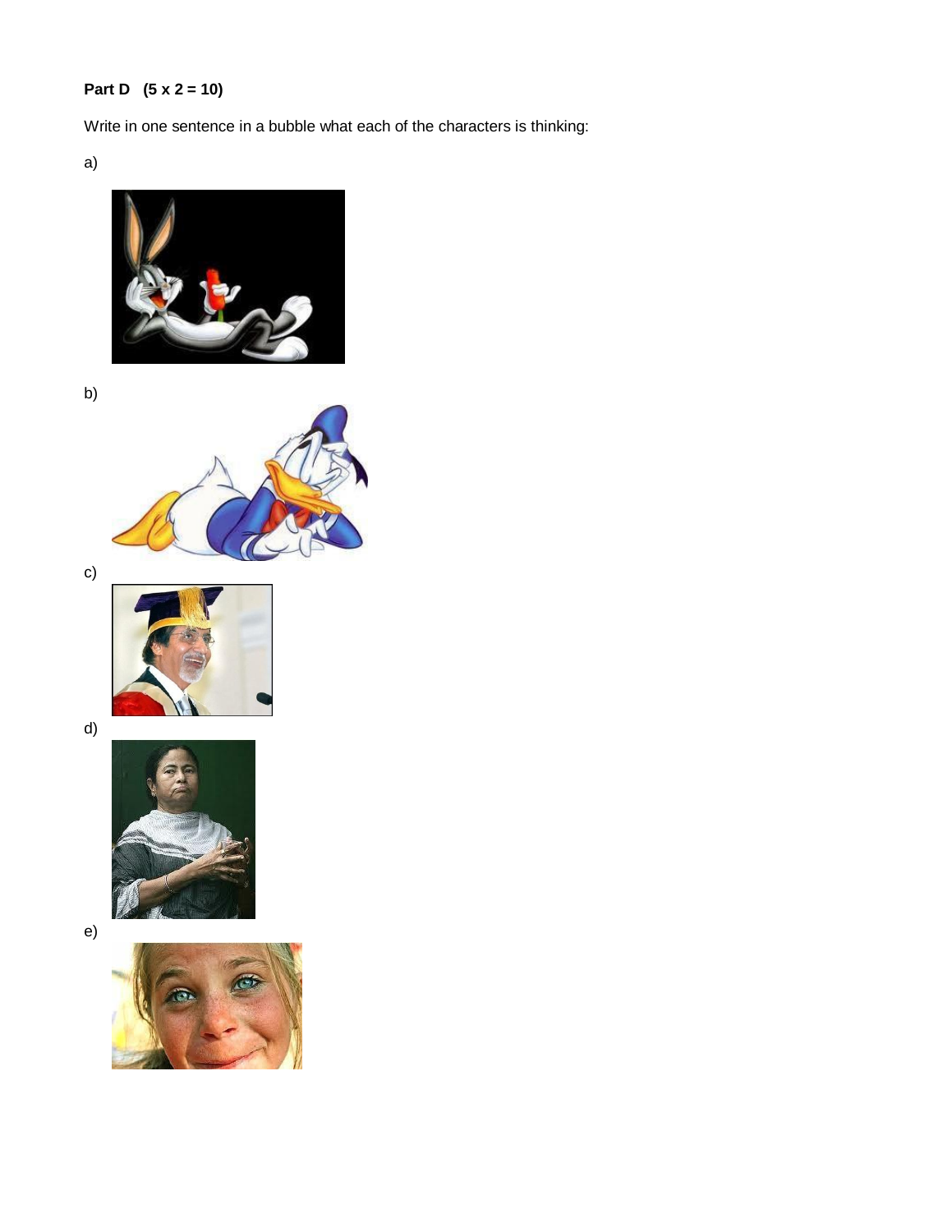# **Model Paper for B Design (Interior Design) Entrance test**

## **Illustrative, Analytical and Design Ability**

**Duration: 40 Min. Total Marks: 50**

Answer all the question .Each question caries 10 marks.

**1.** An L<sub>i</sub> shaped element is shown below. Using 4 such elements draw at least four different forms, suggesting enclosed single spaces.



**2.** Each of the following represents the silhouette of a rigid chair with arm rests.



i) Which of them is not stable at all?

- ii) Modify the chair for stability and draw in the space given.
- **3.** Each of the questions given below contains three groups of things. You are to choose from the following numbered diagrams, the diagram that depicts the correct relationship among the three groups of things in each question.

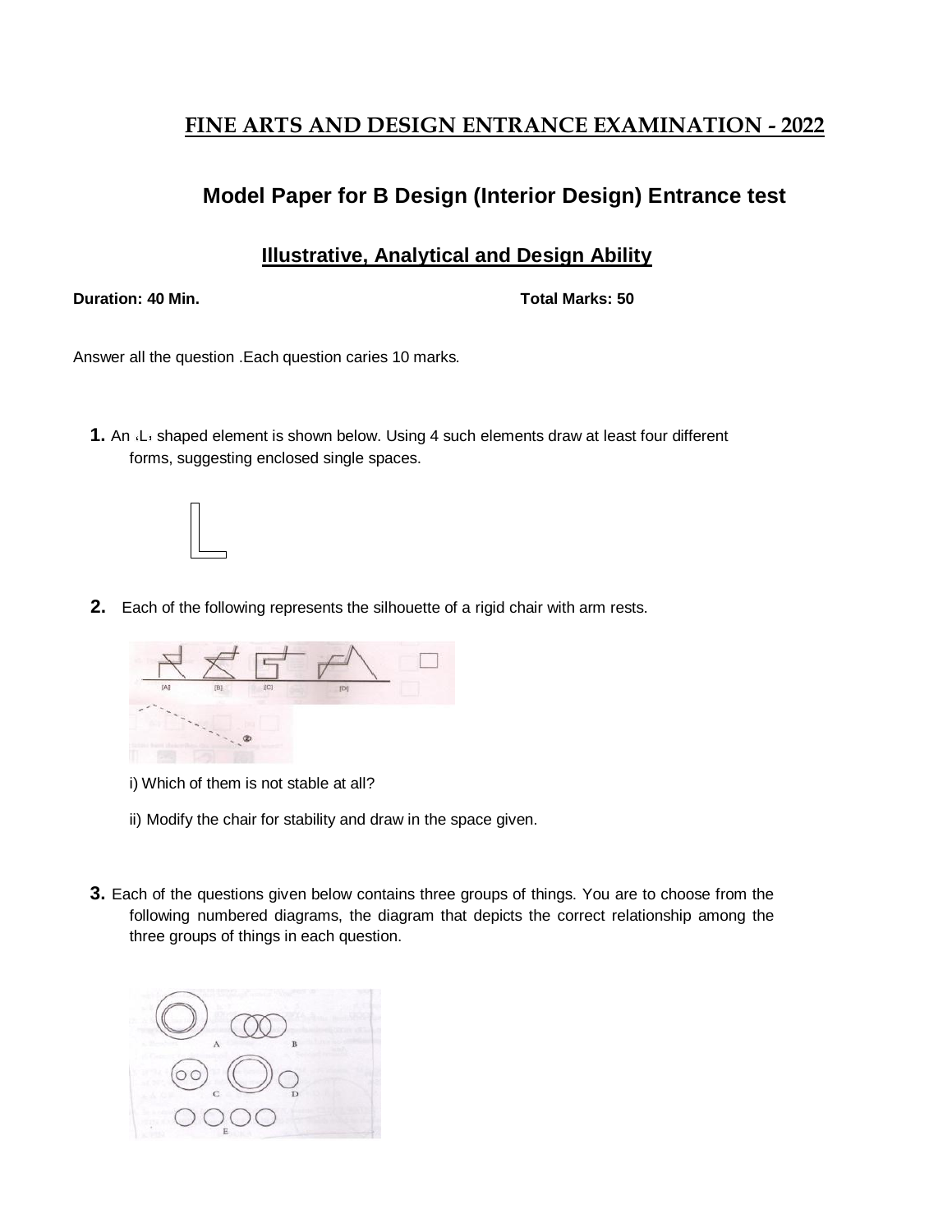- i) India, Bihar, UP
- ii) Carrot, Food, Vegetables
- iii) Cricket, Football, Hockey
- iv) Lake, River, Water
- **4.** Complete the pattern from the options given below.



**5.** Draw and answer the following in the space provided:

i) Any two uses of pencil of length 20 cm other than normal use.

ii) If the pencil size is proportionately increased by 100 times .Draw any one use of it.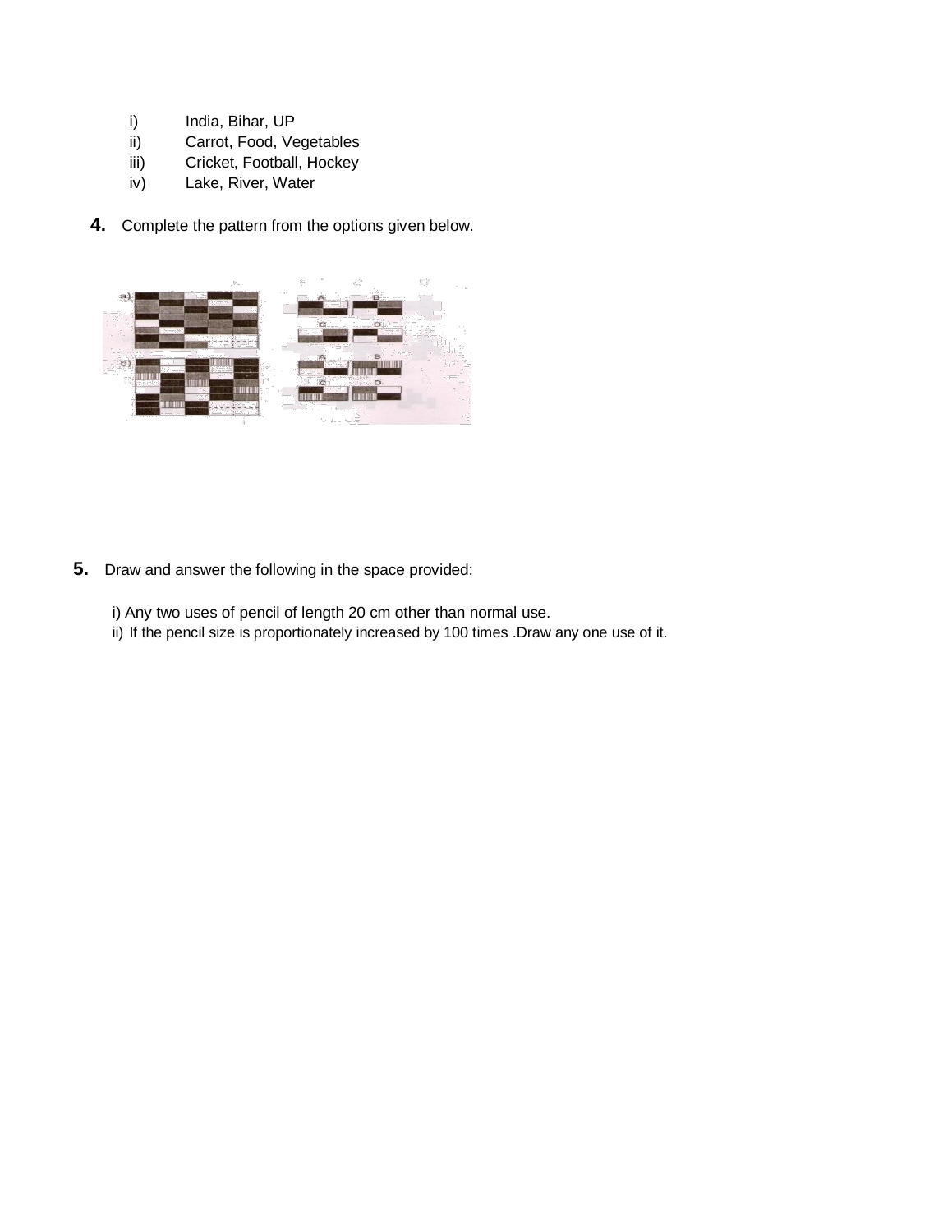# **Model Paper for B Design (Interior Design) Entrance test**

# **Memory Drawing**

**Duration: 20 Min. Total Marks: 30**

**6.** Draw proportionately in the space provided below a pen holder with two pencils and a pen. Assume light falling on the objects from above at an angle of 45 $^0$  from left and accordingly show light and shade effects. **(Note: only free hand drawing in pencil)**